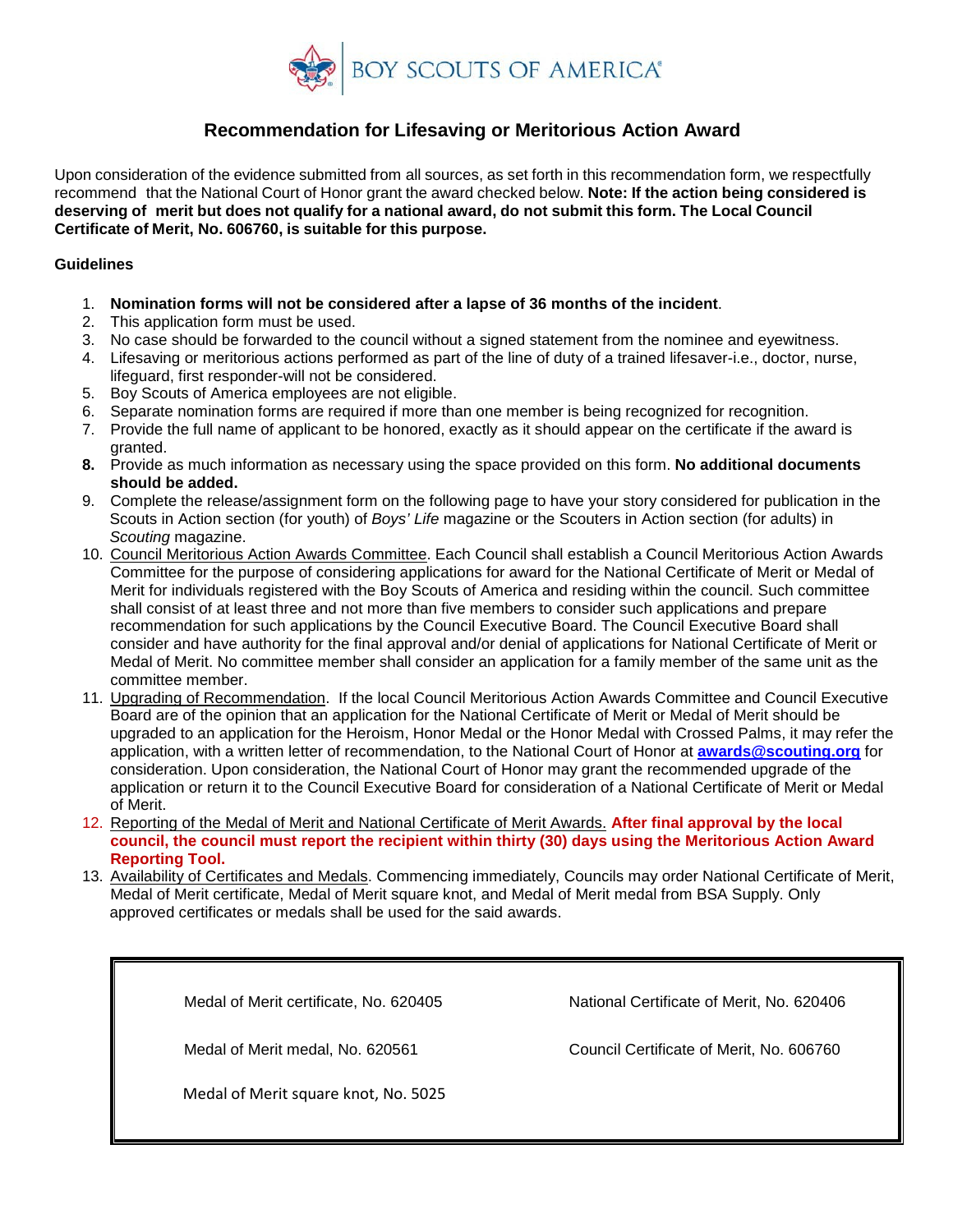#### **Nominee Information**

| Name                              |                       |                                                                                                                |  |
|-----------------------------------|-----------------------|----------------------------------------------------------------------------------------------------------------|--|
|                                   |                       |                                                                                                                |  |
|                                   |                       |                                                                                                                |  |
|                                   |                       |                                                                                                                |  |
|                                   |                       |                                                                                                                |  |
| The nominee is registered as a    |                       |                                                                                                                |  |
| <b>Tiger Cub</b>                  | Cub Scout             | <b>Webelos Scout</b>                                                                                           |  |
| <b>Boy Scout</b>                  | <b>Varsity Scout</b>  | Venturer                                                                                                       |  |
| Adult                             |                       |                                                                                                                |  |
| in                                |                       |                                                                                                                |  |
| Pack                              | $Trop$ <sub>___</sub> | Team $\begin{array}{c c c} \hline \end{array}$<br>$Crew \_$<br>$\mathsf{Ship}\_\_\_\_\_\_\_\$                  |  |
|                                   |                       |                                                                                                                |  |
| <b>Rescued Person Information</b> |                       |                                                                                                                |  |
|                                   |                       |                                                                                                                |  |
|                                   |                       |                                                                                                                |  |
|                                   |                       |                                                                                                                |  |
|                                   |                       |                                                                                                                |  |
|                                   |                       | Age at time of action__________________Approximate height_______________________Approximate weight____________ |  |
|                                   |                       |                                                                                                                |  |
|                                   |                       |                                                                                                                |  |
|                                   |                       |                                                                                                                |  |
| Date of incident                  |                       |                                                                                                                |  |
|                                   |                       |                                                                                                                |  |

### **Summary of the Action (Council committee use only)**

A short summary describing the incident or action is required based on the council committee's study of all aspects of the case and on interviews with the principals and witnesses.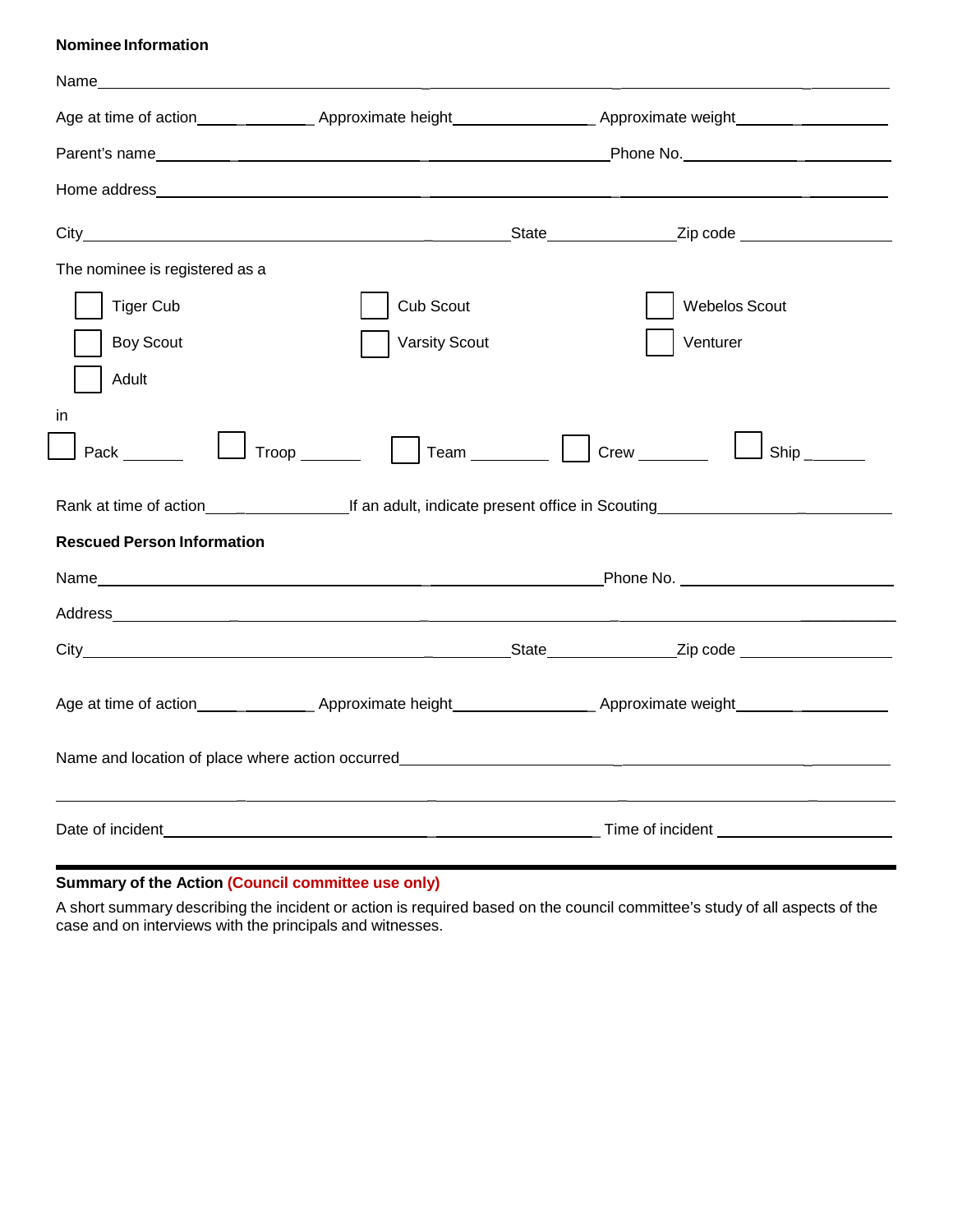# **For First-Aid Cases**

Explain how first aid was administered by this currently registered youth or adult member instrumental in saving a life, if any.

\_ \_ \_ \_

| What Scout first-aid skills were used? (CPR, control of bleeding, choking emergency, etc.)                                                                                                                                             |  |
|----------------------------------------------------------------------------------------------------------------------------------------------------------------------------------------------------------------------------------------|--|
|                                                                                                                                                                                                                                        |  |
|                                                                                                                                                                                                                                        |  |
|                                                                                                                                                                                                                                        |  |
| Was the Scout training employed in the rescue and resuscitation? ___________Give details______________________<br><u> 1990 - Jan James James Jan James James James James James James James James James James James James James Jam</u> |  |
| <b>For Fire Rescue</b>                                                                                                                                                                                                                 |  |
|                                                                                                                                                                                                                                        |  |
|                                                                                                                                                                                                                                        |  |
|                                                                                                                                                                                                                                        |  |
| <u> 1980 - Andrea San Andrea San Andrea San Andrea San Andrea San Andrea San Andrea San Andrea San Andrea San An</u>                                                                                                                   |  |
|                                                                                                                                                                                                                                        |  |
|                                                                                                                                                                                                                                        |  |
| Describe in detail the danger to the rescuer at the time of the rescue.<br><u>Describe in detail the danger to the rescuer at the time of the rescue.</u>                                                                              |  |
| <u> 1989 - Andrea Santa Alemania, amerikana amerikana amerikana amerikana amerikana amerikana amerikana amerikana</u><br>Did the assisted person survive?<br><u>First survived, give details of the method used.</u>                   |  |
| <u> 1989 - Andrea San Andrea San Andrea San Andrea San Andrea San Andrea San Andrea San Andrea San Andrea San An</u>                                                                                                                   |  |
|                                                                                                                                                                                                                                        |  |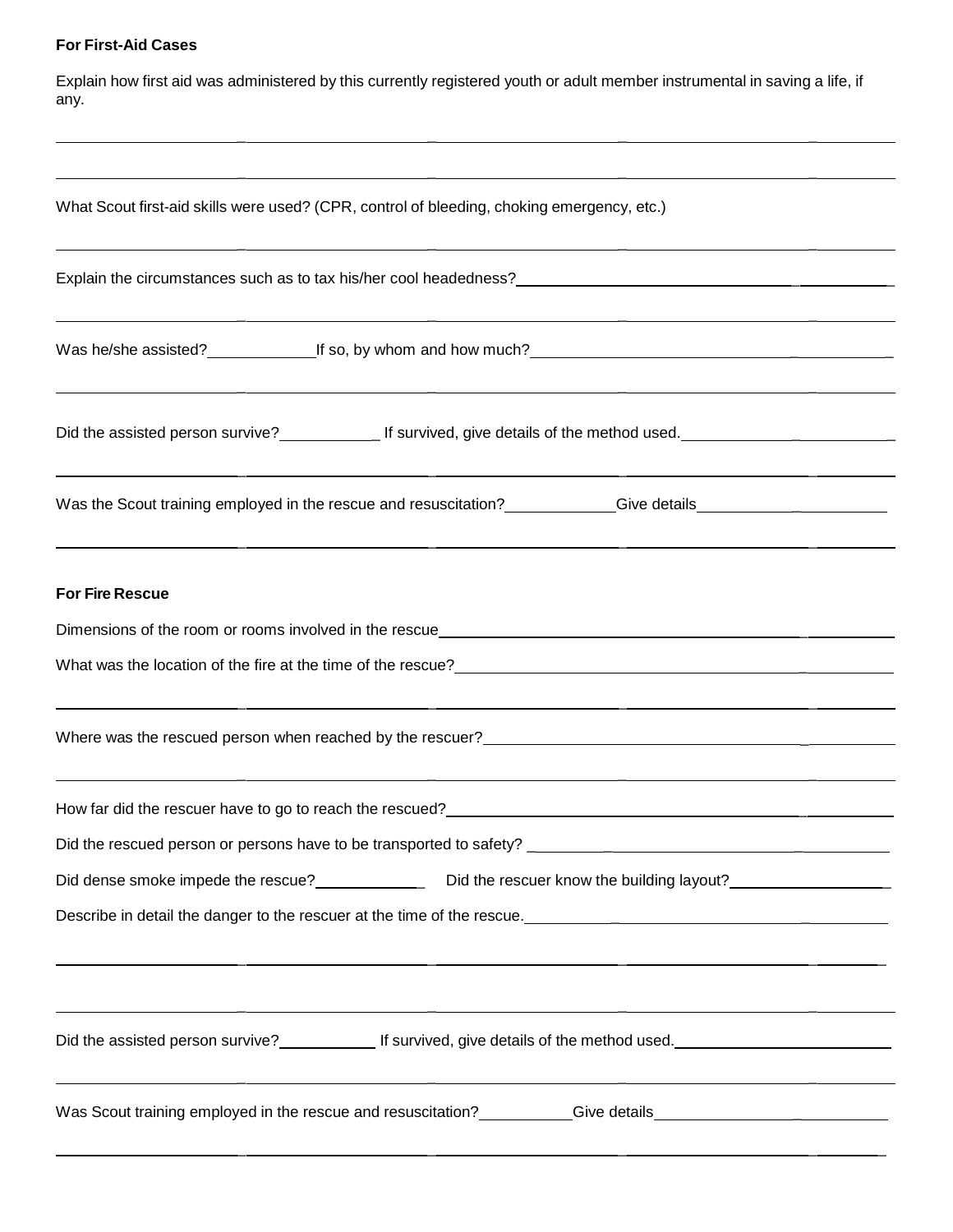### **For Ice Rescue**

| Distance traveled by the rescuer                                                                                                                                                                                                       |
|----------------------------------------------------------------------------------------------------------------------------------------------------------------------------------------------------------------------------------------|
|                                                                                                                                                                                                                                        |
| Location of ladders, rope, planks, etc., if any, and use made of them                                                                                                                                                                  |
| <u> 1980 - Andrea Andrew Maria (h. 1980).</u><br>1901 - Maria Santo, martxa eta batailar eta batailaren 1902ko hamarkada (h. 1902).                                                                                                    |
|                                                                                                                                                                                                                                        |
|                                                                                                                                                                                                                                        |
| <u> 1989 - Andrea San Andrea Andrea Andrea Andrea Andrea Andrea Andrea Andrea Andrea Andrea Andrea Andrea Andrea </u>                                                                                                                  |
| Is the rescuer regarded as a good, fair, or poor swimmer?<br><u>Letter and the contract of the contract of the contract of the contract of the contract of the contract of the contract of the contract of the contract of the con</u> |
| <b>For Water Rescue</b>                                                                                                                                                                                                                |
| General weather and water condition, including the approximate temperature<br>(Storm, high seas, fair, calm, cold, etc.)                                                                                                               |
| Lake, river, or ocean?<br>Name of lake, river, or ocean                                                                                                                                                                                |
| Condition of bottom (weeds, snags, rocks, sand, mud)<br>endiasing the condition of bottom (weeds, snags, rocks, sand, mud)<br>and the condition of the condition of the condition of the condition of the condition of the conditi     |
|                                                                                                                                                                                                                                        |
|                                                                                                                                                                                                                                        |
|                                                                                                                                                                                                                                        |
|                                                                                                                                                                                                                                        |
|                                                                                                                                                                                                                                        |
|                                                                                                                                                                                                                                        |
|                                                                                                                                                                                                                                        |
|                                                                                                                                                                                                                                        |
| How far was it necessary to tow the person assisted to stand up or reach safety? _____________________________                                                                                                                         |
|                                                                                                                                                                                                                                        |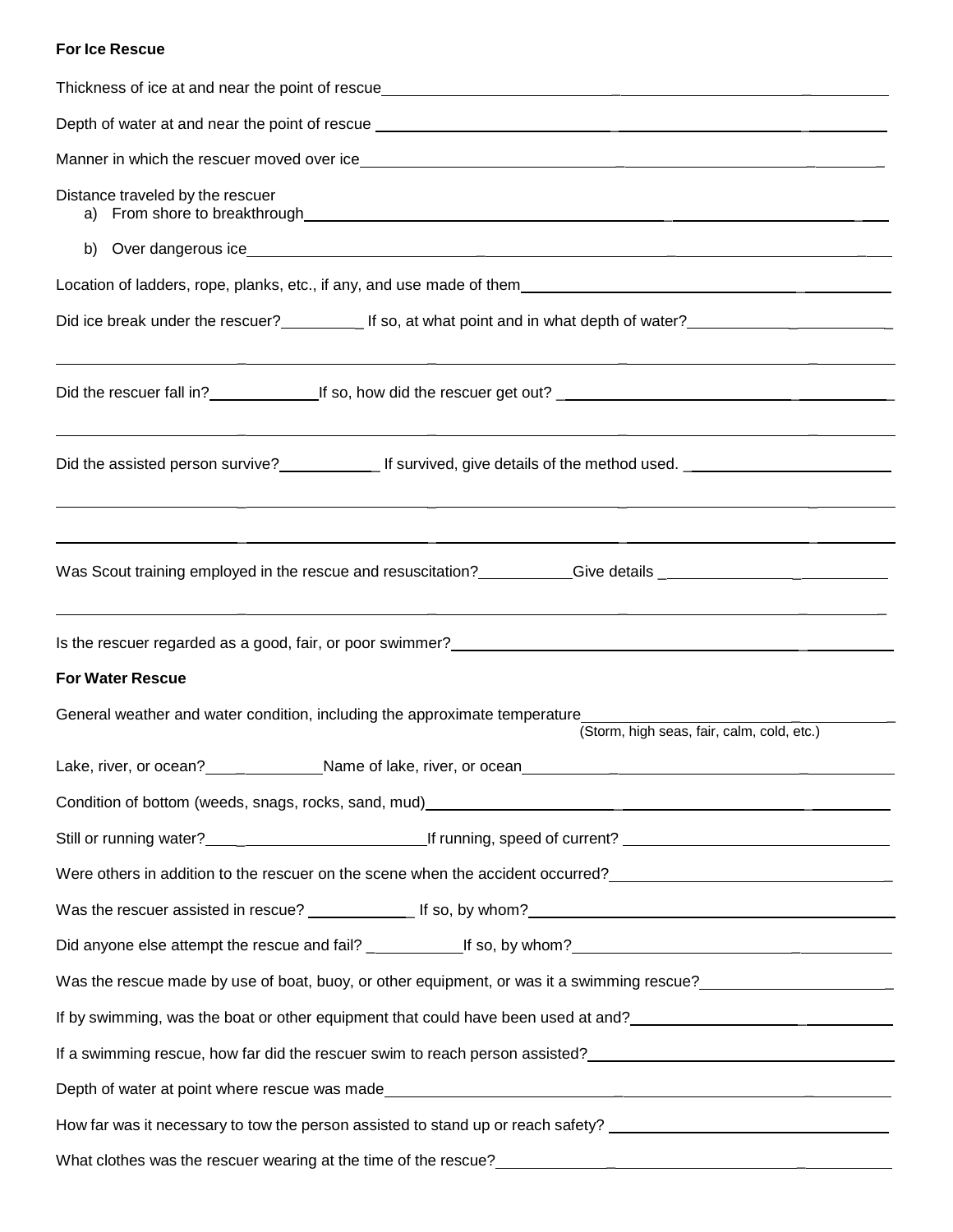| If so, did it result from bad judgment or a careless approach?<br>The solution of the same of the same of the same of the same of the same of the same of the same of the same o                                                       |  |  |  |  |
|----------------------------------------------------------------------------------------------------------------------------------------------------------------------------------------------------------------------------------------|--|--|--|--|
| Was it necessary to go underwater to find the person assisted? _______How many times?_______At what depth?______                                                                                                                       |  |  |  |  |
|                                                                                                                                                                                                                                        |  |  |  |  |
|                                                                                                                                                                                                                                        |  |  |  |  |
|                                                                                                                                                                                                                                        |  |  |  |  |
|                                                                                                                                                                                                                                        |  |  |  |  |
| Is the rescuer regarded as a good, fair, or poor swimmer?<br><u>Letter and an announcement and an announcement and an announcement and the set of the set of the set of the set of the set of the set of the set of the set of the</u> |  |  |  |  |

#### **Miscellaneous Cases**

In cases that cannot be covered under any of the sections, give as much data and as many details as possible to help the National Court of Honor to evaluate the case, paying particular attention to the use of Scout training.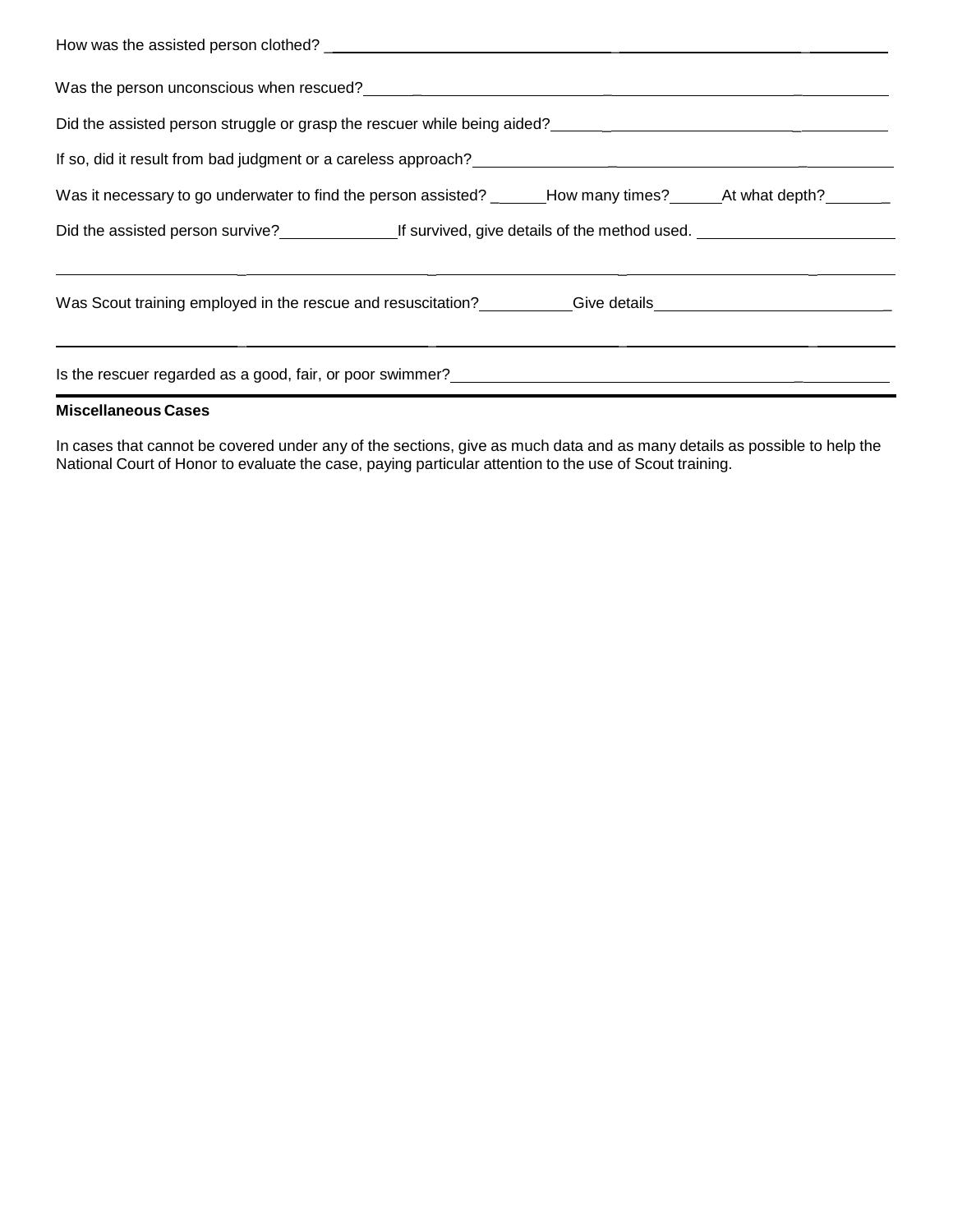## **Nominee's Statement Recommended for Recognition**

A personally prepared and signed statement by person performing action describing the incident is required.

Date Email \_

\_ \_ \_ \_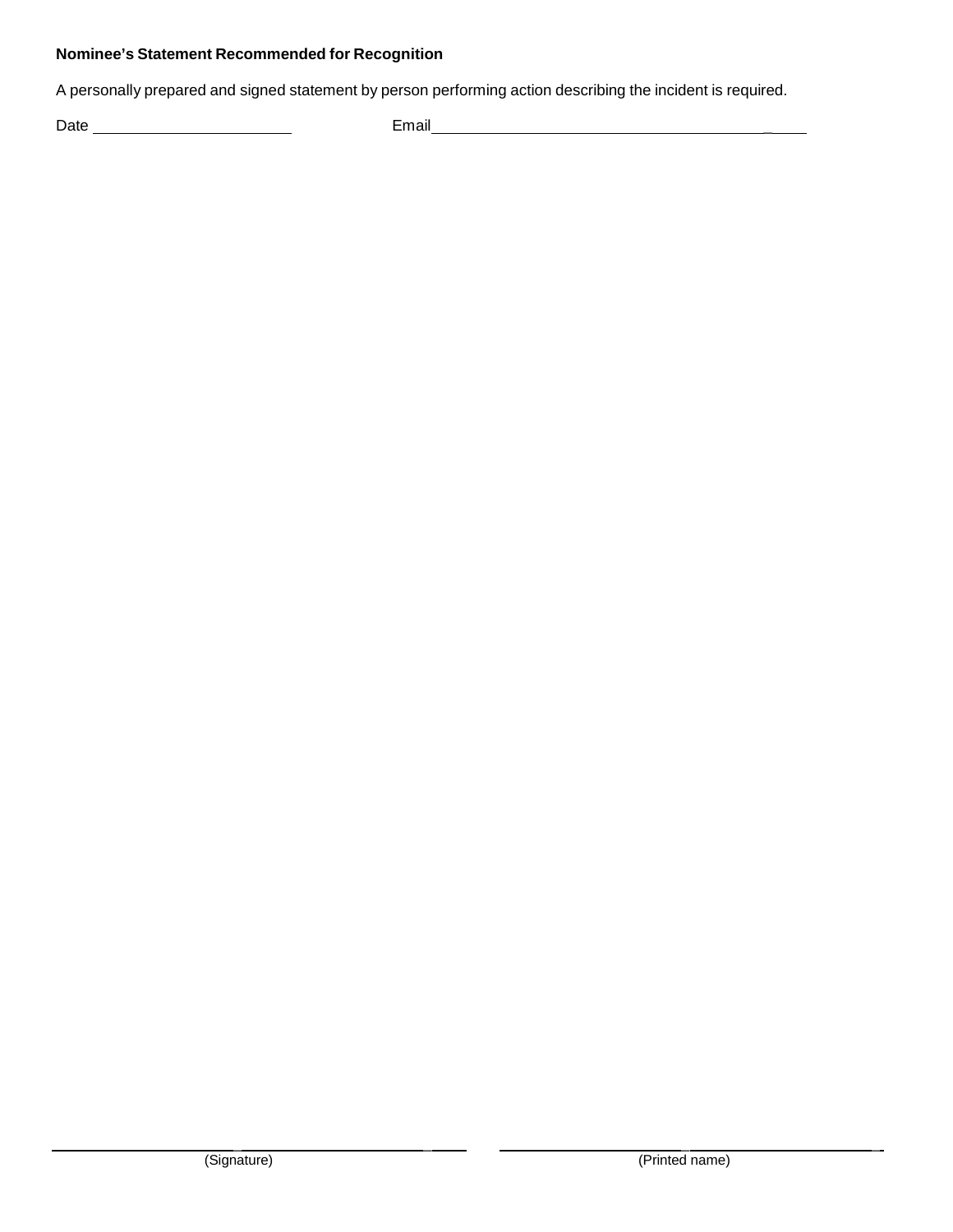Date Email \_ \_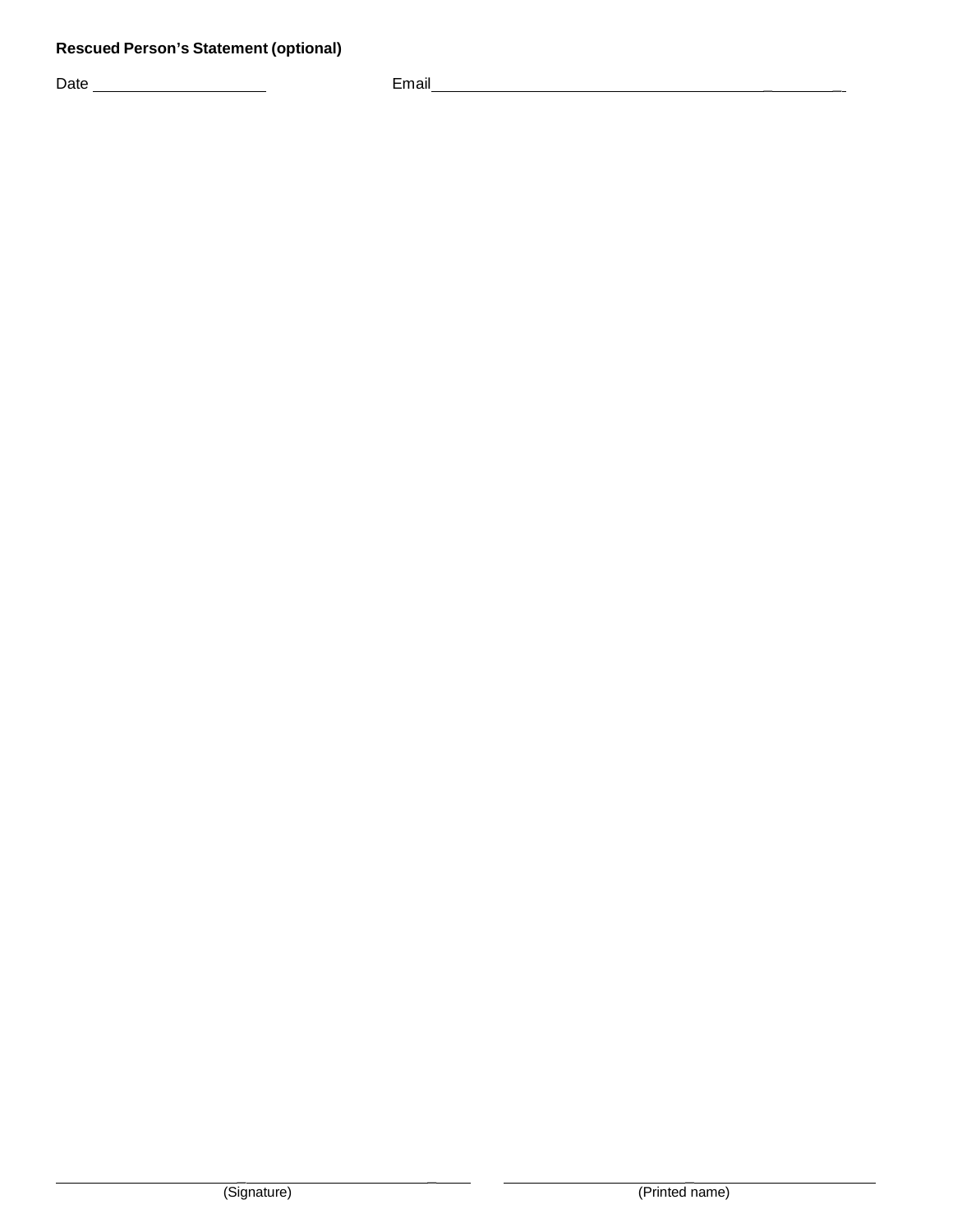### **Witness Statement (Required)**

A personally prepared and signed statement by each witness, describing the action as he or she recalls the details is required. Include name, address, and phone number of each witness.

Date \_

| (Signature) |                    | (Printed name) |  |
|-------------|--------------------|----------------|--|
| Address     |                    |                |  |
| City        | <b>State State</b> |                |  |
| Phone No.   | Email              |                |  |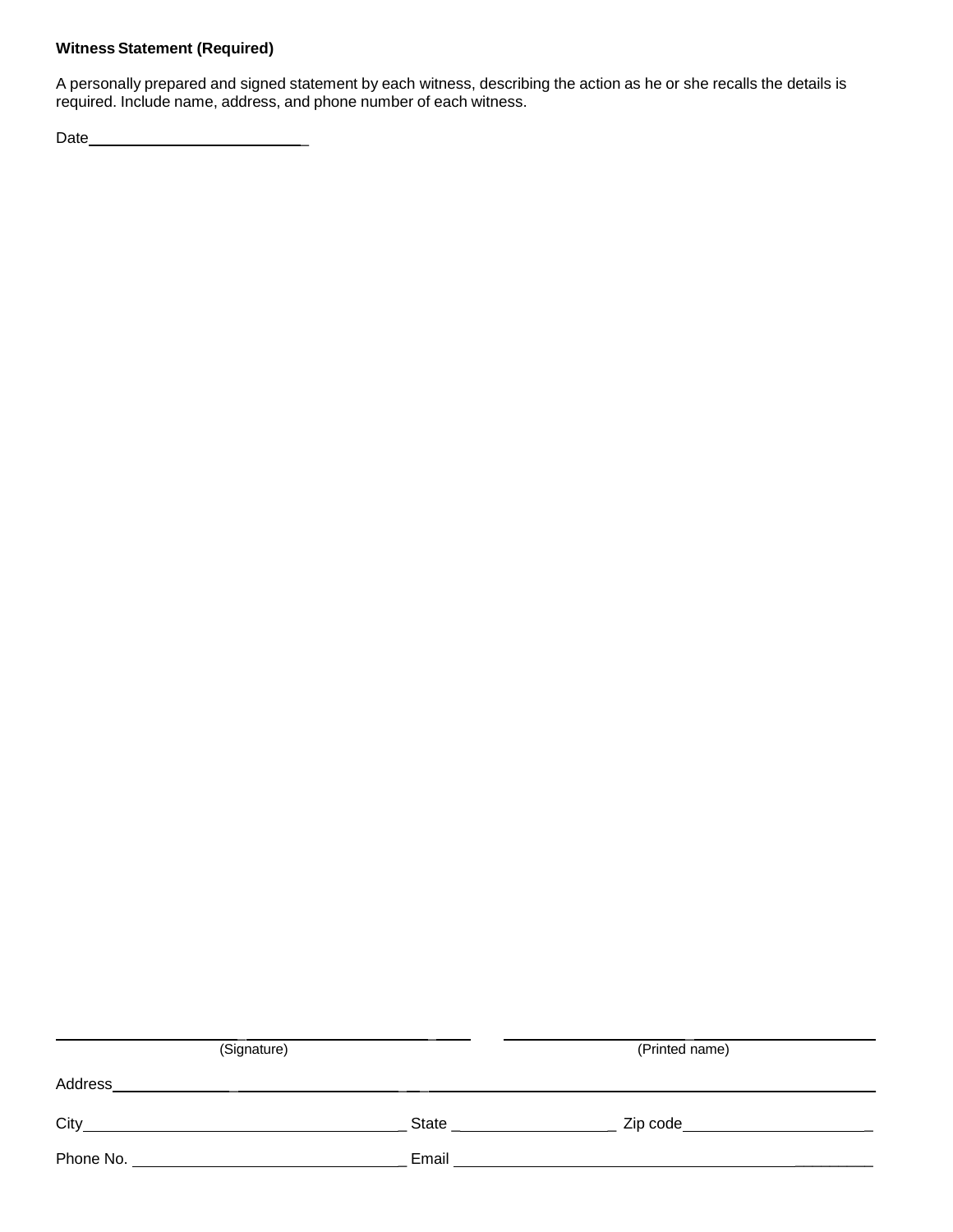#### **Second Witness Statement, if any**

A personally prepared and signed statement by each witness, describing the action as he or she recalls the details is required. Include name, address, and phone number of each witness.

Date \_

| (Signature) |                          | (Printed name)                    |  |
|-------------|--------------------------|-----------------------------------|--|
| Address     |                          |                                   |  |
|             | State <b>State State</b> | Zip code_________________________ |  |
| Phone No.   | Email                    |                                   |  |